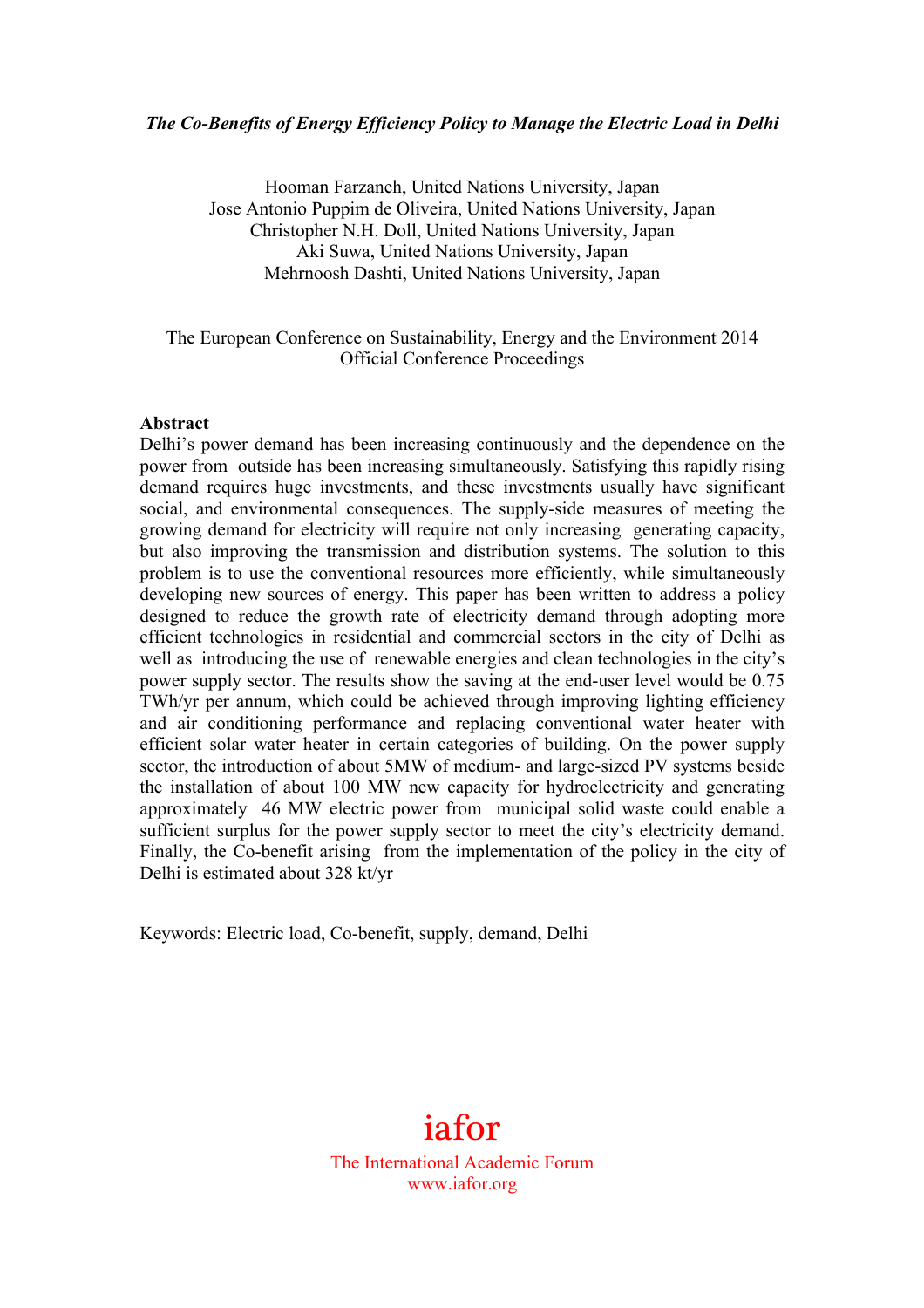## **Introduction**

Managing the electric load is all about matching supply and demand. In some case, cities may be faced with the increasing deficit in power supply, both in meeting its normal electricity requirements as well as its peak load demand. It means that the total installed power capacity is not sufficient to meet the city's electricity demand over the certain time period.

In spite of a total installed power generation capacity of about 7249 MW (as of April 2013), Delhi is still struggling to meet increasing power demand [1] . Delhi is being a city state with diminishing rural areas and agricultural activities, the thrust on the energy front in Delhi is mainly to have uninterrupted power supply and to take care of the increasing power demand. The demand and supply gap in the present phase is estimated about 6.5% due to growing demand. Delhi's demand can go up to 23 TWh/yr or even more and the gap between demand and supply is expected to grow further in the coming years.

The gap between supply and demand can be bridged only with structural reforms in the energy sector. These reforms will however take time to be implemented considering the numerous challenges involved. Consumers can mitigate these rises by taking pro-active measures. Energy efficiency, re-scheduling of operations to benefit from low off-peak tariffs and investment in renewable energy are immediate opportunities for mitigating increase in energy costs.

The aim of this paper is to analyze the power crisis in the city of Delhi as a function of both supply and demand. Given the history of underachievement in meeting the supply-demand gap, we explore some short and medium-term solutions both on supply and demand side. Adding generation capacity alone will not solve the power crisis in this big city. Efforts need to be made on the demand side as well, even though demand-side solutions can not replace supply augmentation in satisfying Delhi's power hunger. So, what short and medium-term options are available on the supply and demand sides? What are the upcoming climate co-benefits of these options? In this paper, we explore these questions looking at the Delhi power system and evaluating possible policy choice.

# **Delhi Power System**

The power requirement in Delhi is met by generating capacity within Delhi, allocations from Central Generating Stations (CGS). The city's power plants, due to problems of low age, generate way below their capacity, at the plant load factor of 45%. The total installed capacity in Delhi is represented in table 1 [2]. The existing network of DTL consists of a 400KV ring around the periphery of Delhi interlinked by the 220KV network spread all over the city [3].

|             | Installed capacity |  |
|-------------|--------------------|--|
|             | MW                 |  |
| Coal fired  | 4259               |  |
| Oil fired   | 297                |  |
| Natural gas | 1886               |  |

Table 1. Installed capacity to meet electricity demand in Delhi []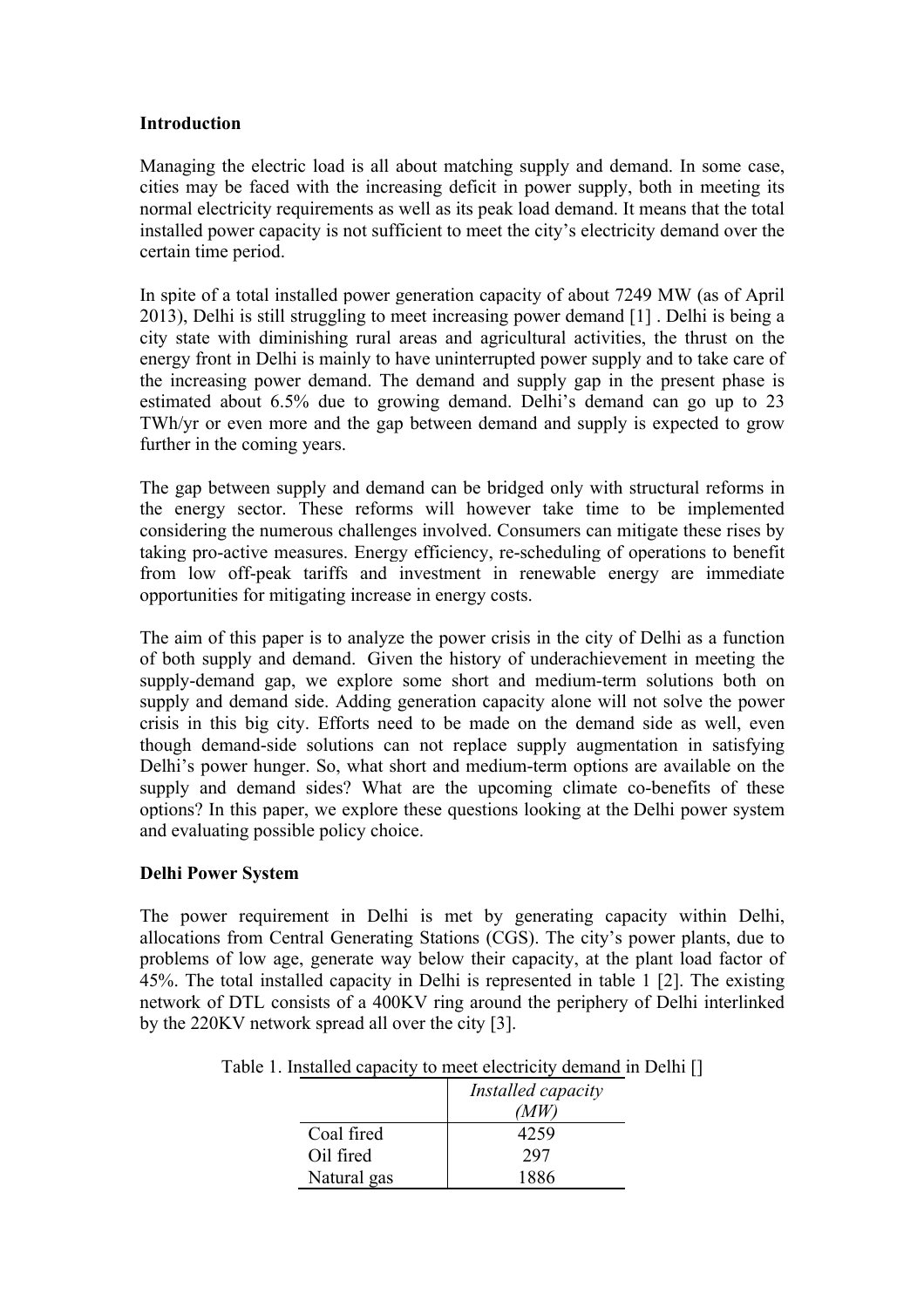| Nuclear            | 122  |
|--------------------|------|
| <b>Hydro Power</b> | 666  |
| Solar PV           | 3    |
| Waste-to-          | 16   |
| electricity        |      |
| Total              | 7249 |

The share of coal and other fossil fuels is expected to be about 88.8 per cent in total commercial energy produced by 2013. Other renewables such as wind, geothermal, solar, and hydro electricity represent a 9.2 percent share of the Delhi state electricity mix. Nuclear holds a two percent share.

Delhi has the highest per capita power consumption of electricity among the States and Union Territories of India The per capita consumption of electricity in Delhi has increased from 1259 GWh per annum in 2000-01 to 1448 GWh in 20010-11 [4].

In Delhi, domestic (Residential & Commercial) customers dominate the electricity consumption profile not only in terms of numbers but also in terms of load and consumption. Figure 1 shows the electricity consumption of different sectors.



Fig. 1. Delhi sector-wise electricity consumption [3]

Total consumption of electricity in the domestic sector as a percentage of total demand has been increased to 52% in 2010. Total consumption of electricity in Delhi during 2011-12 is 21700 GWh out of which 10396 GWh used for domestic purpose, 6253 GWh used for non-domestic purpose, 2989 GWh used for industrial purpose and rest in others.

There has been a consistent gap between electricity requirement and availability and between peak demand and peak met. The peak seasons in Delhi coincide with that of the other nearby states, thereby creating a peak deficit in the grid. The peak demand is increasing every year, while the load shedding has reduced tremendously. Figure 2 highlights with peak demand in Delhi likely to increase to 5942 MW by 2013, the gap between demand and supply is expected to grow up to 6.5% [5].

Owning to their dominance in the overall consumer profile, domestic consumers also contribute to a high residence of peak load and it would be worthwhile to examine the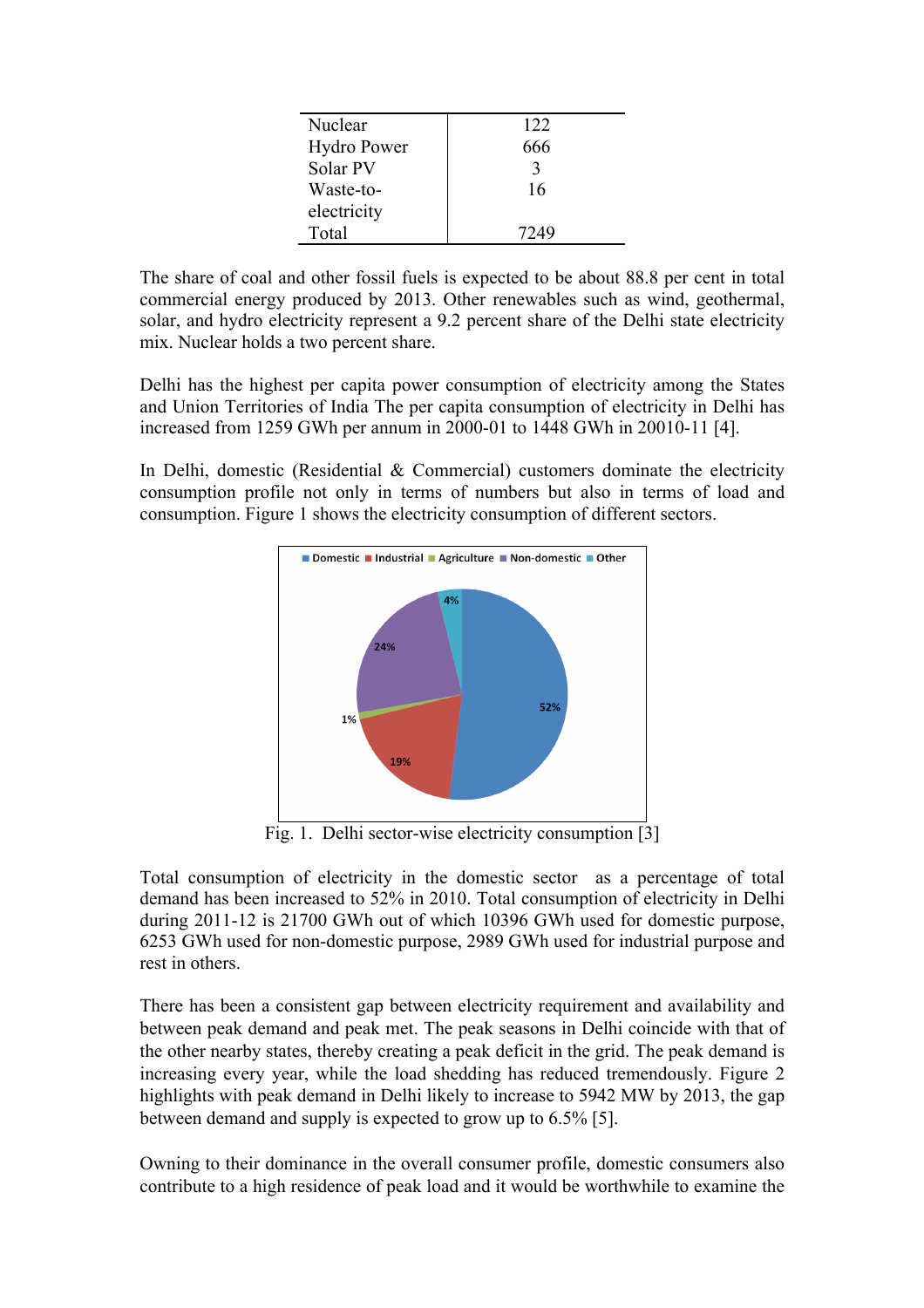introduction of managing demand and improving the efficiency of various end-use appliances to reduce power demand in residential and commercial customers and its impact on the overall load profile of the city.



Fig. 2. Month wise power supply/demand position of the city of Delhi during the year 2012-13 (in terms of peak demand) [4]

# **Methodology**

A large number of urban climate-energy evaluation models now exist with different assumptions about the important features of city's profile that need to be incorporated. These models have been developed to incorporate urban features for different applications climate-energy modeling.

SynCity is a model for the integrated assessment and optimization of urban energy systems, developed at Imperial College London and supported by funding from BP. The model has been developed on the basis of a mixed-integer linear programming approach that seeks to satisfy urban demands for housing and activity provision, while minimizing energy demand from buildings and transport [6]. "MEU" is the acronym for 'Innovative tools for planning and management of energy systems in urban areas'. The main goal of this model is to evaluate the impact of the regulatory framework (Laws, subsidies…) on decision processes and on energy supply systems design [7]. An audit tool that evaluates a city's urban mobility policies is developed as QUEST by the European Commission. The aim of the QUEST audit is to support cities in their efforts of developing more sustainable urban mobility systems [8]. ICES Municipal Policy Toolkit takes advantage of cross-sectoral opportunities in the areas of land use, infrastructure, building, water and sanitation, transportation, and waste which is developed by the Canadian Urban Institute [9]. Across these schemes a wide range of urban features is incorporated. The models have varying levels of complexity, and different approaches.

The CAUES (Co-benefits Assessment tool in the Urban Energy System) is a simulation model designed for evaluating the climate co-benefits of an urban energy system in the short term which is developed by UNU-IAS. The tool evaluates climate co-benefits of the urban energy system based on different scenarios of socioeconomic,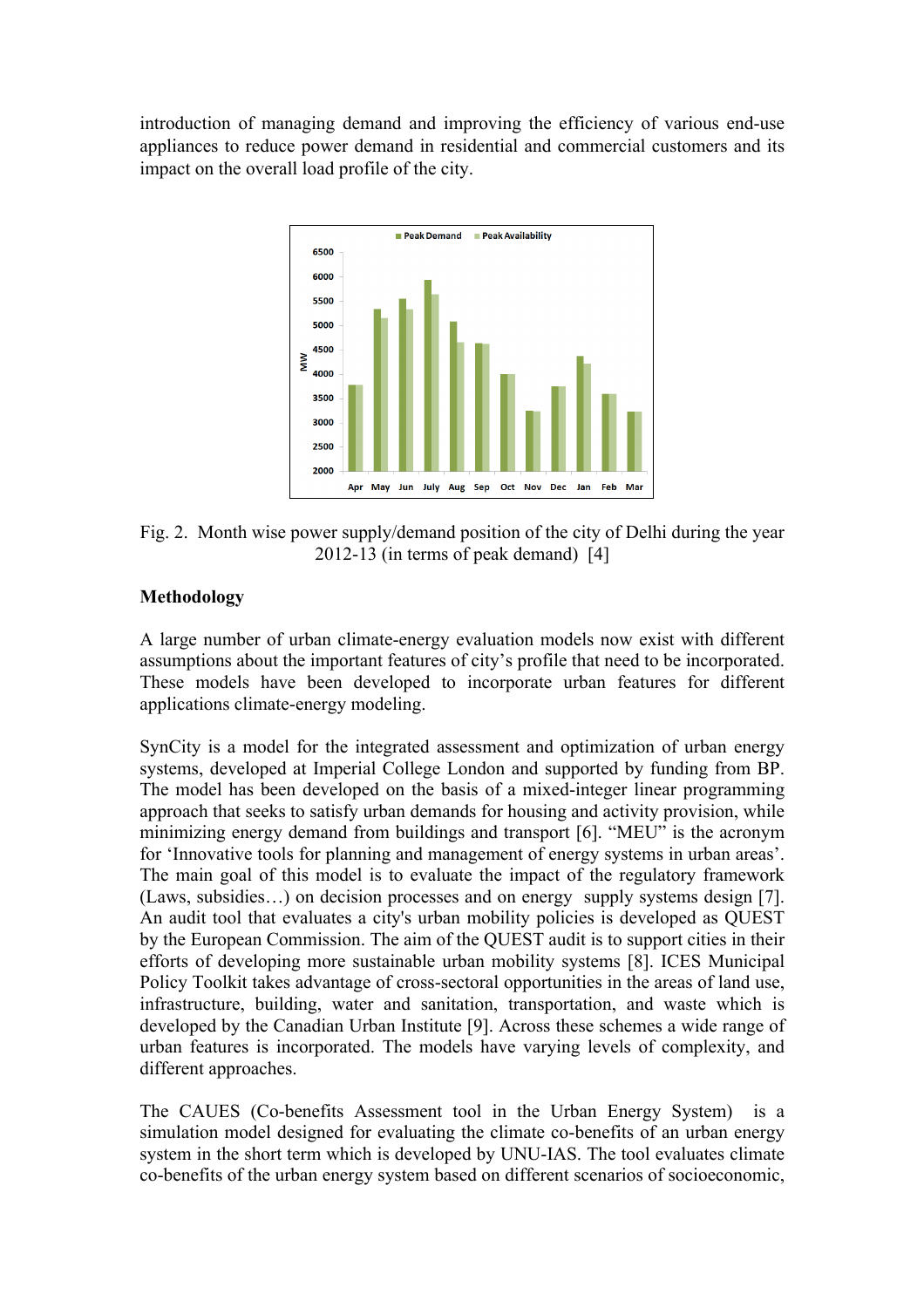technological and demographic developments and relates systematically the climate change based on the specific energy demand in different sectors in cities to the corresponding social, economic and technological factors that affect this demand. The nature and level of the demand for energy are a function of several determining factors, including population growth, number of inhabitants per dwelling, number of electrical appliances used in households, local priorities for the development of certain economic sectors, the evolution of the efficiency of certain types of equipment, penetration of new technologies or energy forms, etc.

The objectives of the methodology which is used through developing the tool can be categorized as follows:

- The structural changes in the energy system of a city in the short term. This is done by means of a detailed analysis of the social, economic and technological characteristics of the given city's energy system. This approach takes especially into account the evolution of the social needs of the population, such as the demand for space heating, lighting, air conditioning, and this as a function of the distribution of population into different dwelling ranges; the city's policies concerning, housing etc., as well as the technological development;
- $\checkmark$  The evolution of the co-benefits resulting from the structural changes in the energy system.

In this survey, CAUES has been used to simulate the gap between electricity supplydemand of the city of Delhi and to estimate the potential reduction of GHG emission and air pollution by offsetting the existing gap through the following steps:

## **Estimation of the electricity supply-demand**

The tool calculates the total electricity demand for each end-use category, aggregating the Delhi energy system into three main "energy consumer" sectors: Residential, Commercial and Service. According to this procedure, the demand for each end-use category of electricity is driven by one or several socioeconomic and technological parameters, whose values are given as part of the scenario. The calculations for the domestic sector are performed taking into account the living conditions of the population, i.e. the place of residence (city local climate conditions), and type of residence (dwelling mode and size). This permits a better representation of the proper needs of the individuals, of their living style, as well as a more appropriate definition of the potential markets for the alternative forms of final energy and using new technologies. The final electricity demand is then calculated from the penetration into the potential market and the efficiency of each energy form (network loss, heat loss, COP) as specified in the assumptions.

The tool estimates the total electricity required to meet the energy demand for each end-use category in Delhi, segregating whole urban power supply system into different electricity generation technologies through considering two connection modes: On-grid (from the network) and Off-grid (District Generation) by using the set of following equations: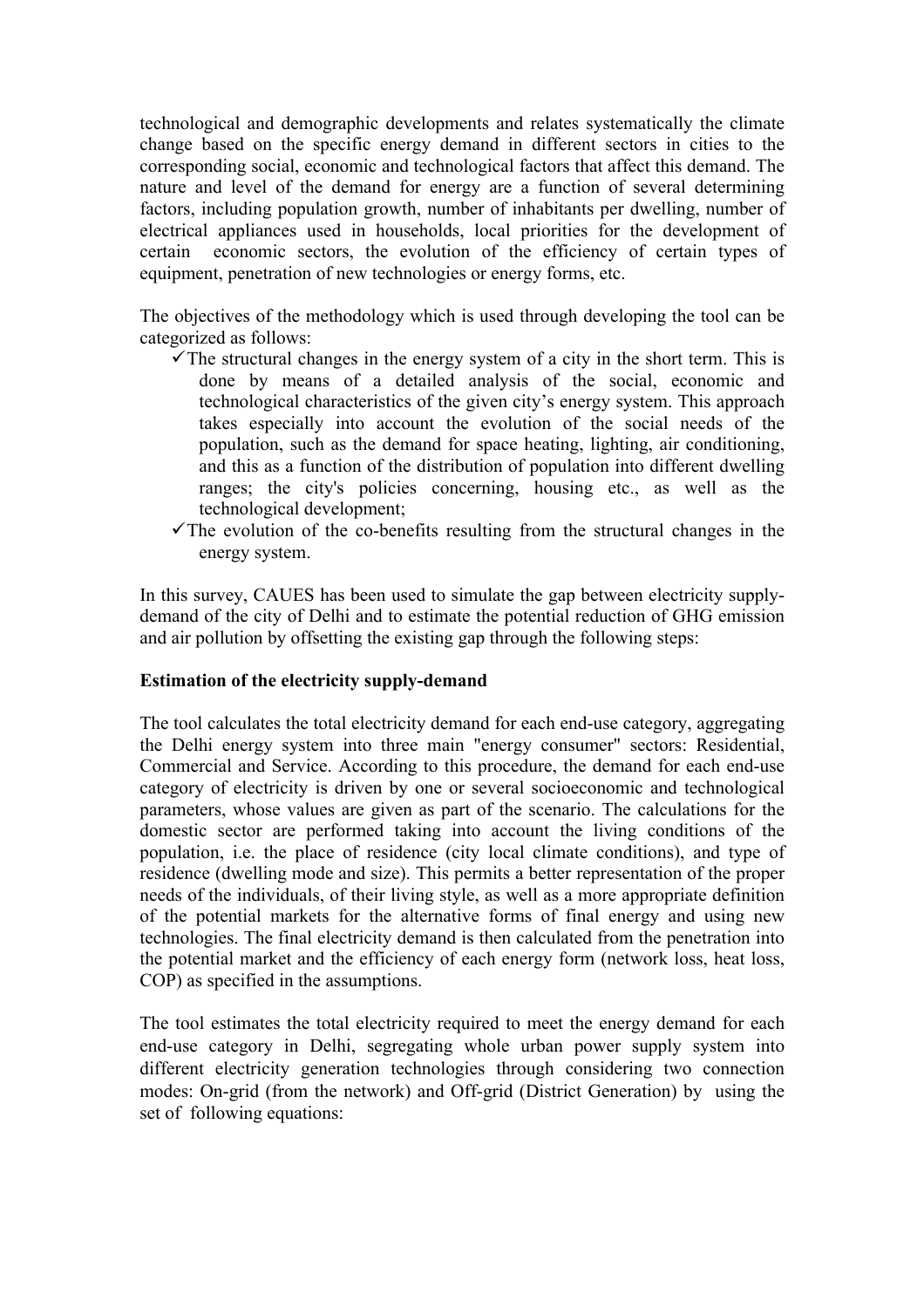$$
ELEC_{k}(GWa) = \left[ Cap_{k}(GW) \times OF_{k}\left(\frac{h}{vr}\right) \times LF_{k}(\%) \right] / 8760
$$
 (1)

$$
ELECT(GWa) = \sum_{k} ELEC_{k}
$$
 (2)

Where :  $ELEC_k$ ,  $Cap_k$ ,  $OF_k$ ,  $LF_k$  and  $ELEC_T$  are defined respectively as: annual electricity generation form technology k, installed capacity of technology k, annual operation, the load factor of technology k and total annual electricity generation.

#### **Managing the electricity load**

To ensure supply can meet expected demand at a given moment in time *t*, the city's power supply system must plan and procure generation in staggered amounts over the course of time leading up to time *t*. The level of demand for electricity in a city varies hourly, daily and seasonally as well as regionally. In this case, local generations can be able to concurrently match or exceed that portion of demand for electricity at each moment in time. The CAUES provides a simple approach to formulate matching electricity supply with demand in the context of the capacity constrained electricity system by introducing the build-up new capacity variable as follows :

$$
F_{T \text{elec}} = \text{ELEC}_{T} + \Delta \text{ELEC}_{T}
$$

(3)

$$
(\Delta \text{ELEC}_{\text{T}} > 0 \quad \text{if} \quad F_{\text{Talec}} > \text{ELEC}_{\text{T}} \tag{4}
$$

$$
\begin{cases} \Delta \text{ELLC}_{\text{T}} = 0 & \text{if} \quad F_{\text{T}}_{\text{elec}} = \text{ELLC}_{\text{T}} \end{cases}
$$
 (5)

$$
\Delta E L E C_T = \sum_{k} \text{NewAdd}_{k}
$$

NewAddCap represents the amount of new-built capacity and  $k$ , refers to alternative energy types such as: photovoltaic, small hydro, wind turbine, geothermal, waste-toelectricity and biomass. The amount of  $\Delta ELEC_T$  can be estimated through calculating the electricity gap at time *t* by the implementation of new intervention policy to facilitate the city's local generation by different available alternative energy sources.  $F<sub>T</sub>$  is a function of the activity level and the energy intensity in each end-user and its

amount can be reduced through introducing different policy intervention scenarios as "energy efficiency programs in the domestic sector".

#### **Evaulation of the co-benefits**

The tool estimates the potential reduction of GHG emission and air pollutions which is accessible through offsetting the electricity gap at a given moment in time *t* based on the life-cycle analysis method considering the operation, transportation, and processing levels for each contributor technology.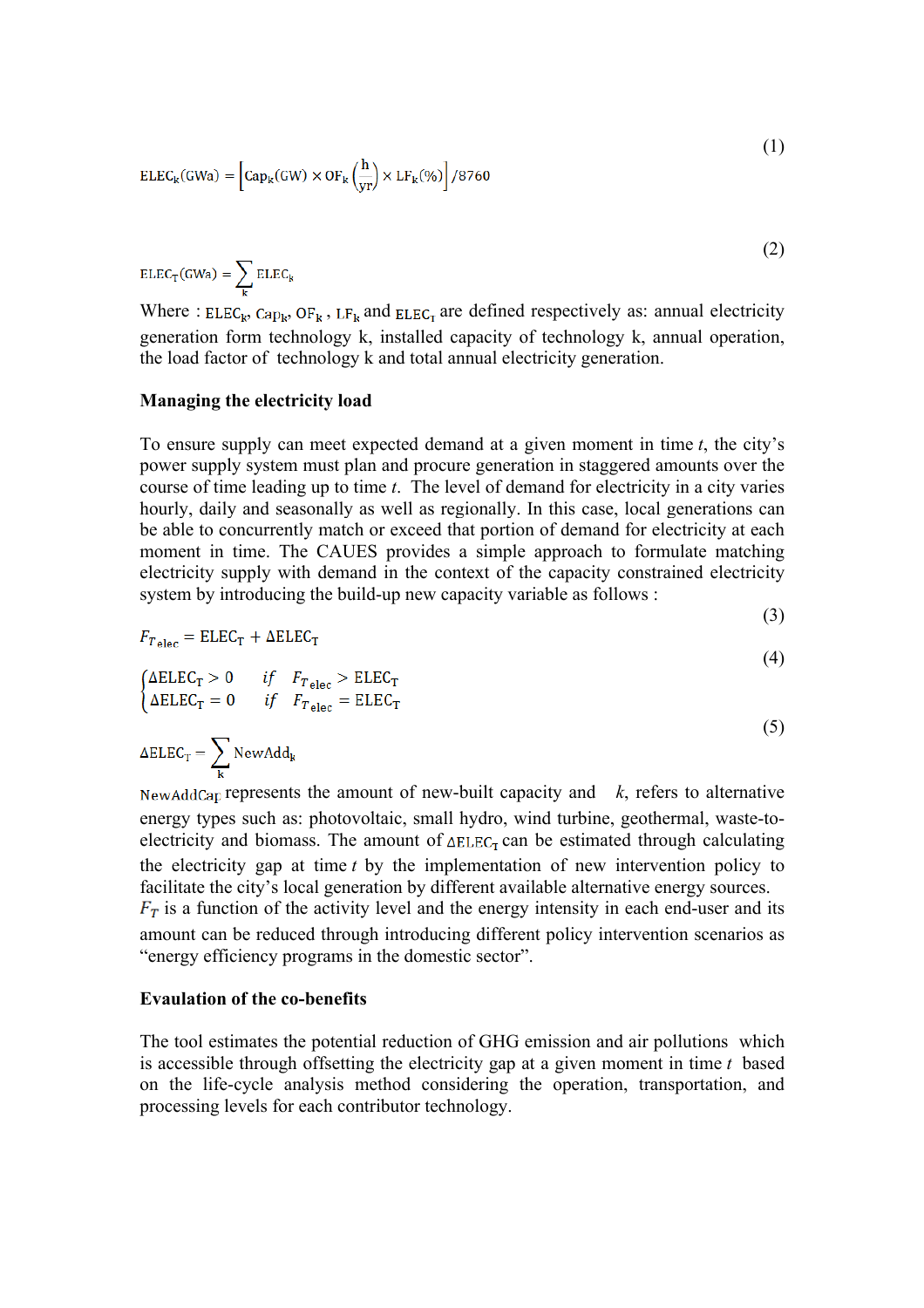## **Results and Discussion**

## **Reference Energy Diagram**

The diagrammatic representation of the main energy flows in the Delhi energy system which is used by the CAUES tool is given in Figure 3. End-use methodology is used for energy demand forecasting and related emissions.



Fig. 3. Delhi Reference Energy Diagram in CAUES

Application of the tool is subject to the identification and estimation of the performance function of the urban energy system which is possible by segregating the whole energy system of the city of Delhi into incremental elements such as end-user, final energy, energy conversion and energy resources.

# **Scenario Generation**

The scenarios are used for a number of "what if" questions, such as—what if more efficient appliances are introduced or what if the percentage share of a particular fuel use is changed in the urban energy system of the city of Delhi. The set of conditions is detailed in the respective scenarios. The scenarios in CAUES are generated to encompass any factor that is anticipated to change over time. For the Baseline scenario, data have been generated using end-use methodology. In the present study, extensive micro-level data have been collected from various sources. The Baseline scenario computes energy consumption and emissions for the base year (2011). The demographic details of this scenario are taken from the Economic Survey of Delhi [10-12]. The number of dwellings is a refined determinant of energy use than population, as a dwelling acts an energy consumption center. The number of dwellings is a function of population and household size.

Two different policy intervention scenarios are developed in the tool under different sets of alternative energy usage scenario and end-user efficiency improvement scenario to show that how the gap between electricity supply and demand can be set in this city.

The efficiency improvement scenario takes into account different energy conservation technologies coupled with policy options for energy emission reduction. This scenario takes into account the replacement of energy-intensive appliances by efficient and less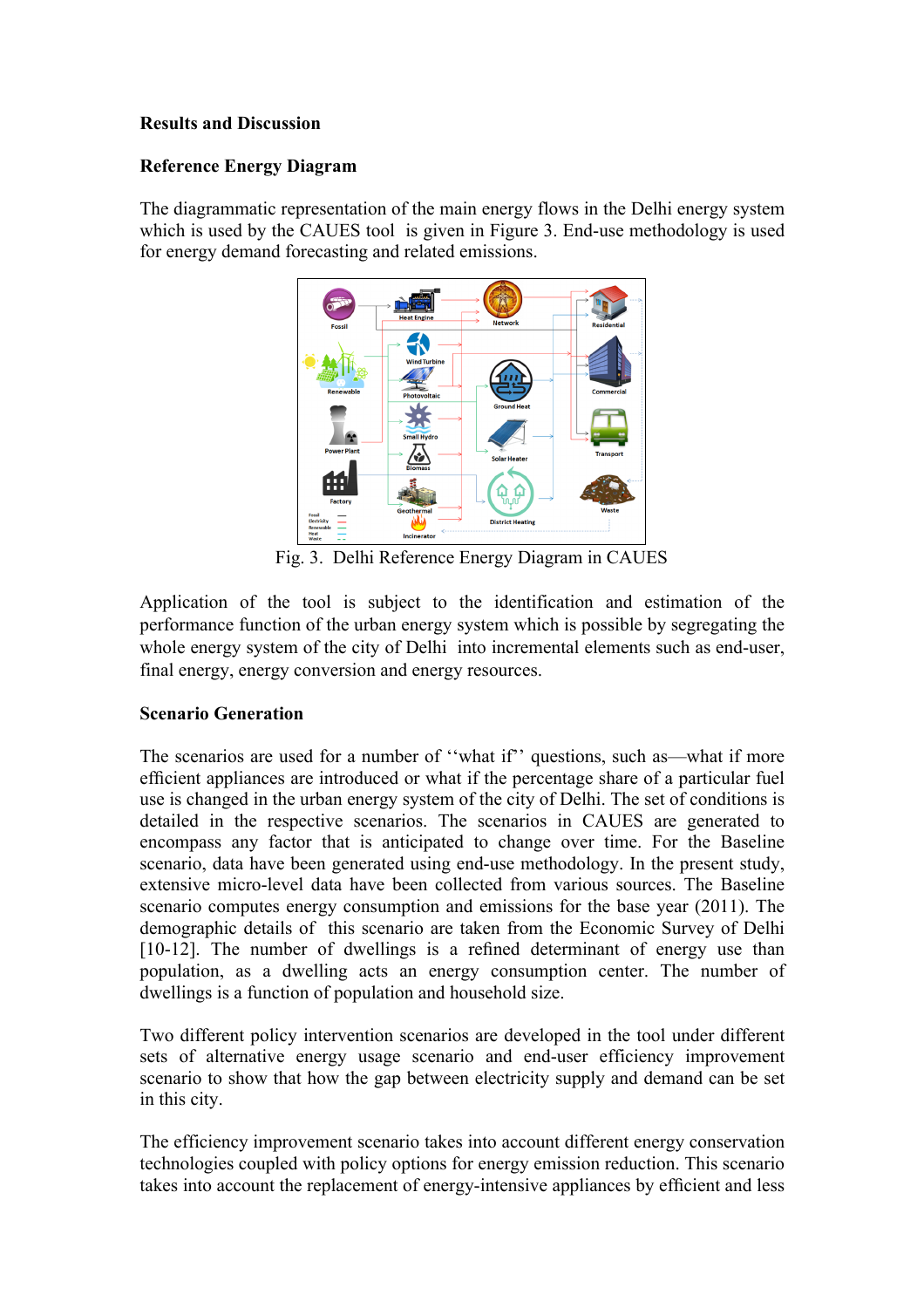energy-intensive technologies.

The policy options and assumptions are given in table 2.

| Scenario        | Policy option | <i>Assumptions</i>                                                                                                                                                                                                                                                                                                                                                                                                                                     |
|-----------------|---------------|--------------------------------------------------------------------------------------------------------------------------------------------------------------------------------------------------------------------------------------------------------------------------------------------------------------------------------------------------------------------------------------------------------------------------------------------------------|
| <b>Baseline</b> |               | Basic demographic<br>data availability:<br>Population, Avera<br>household<br>ge<br>size, Fraction of<br>dwelling by type,<br>Average floor<br>area, Degree of<br>urban<br>electrification,<br>Commercial<br>sector floor area<br>and fraction of<br>commercial sub-<br>total<br>scetors in<br>area<br>Installed electrical<br>capacities (table<br>1)<br>Monthly<br>temperature<br>and<br>solar<br>irradiation[13]<br>Electric<br>load<br>distribution |
|                 |               |                                                                                                                                                                                                                                                                                                                                                                                                                                                        |

Table 2. Policy options and assumptions for scenario generation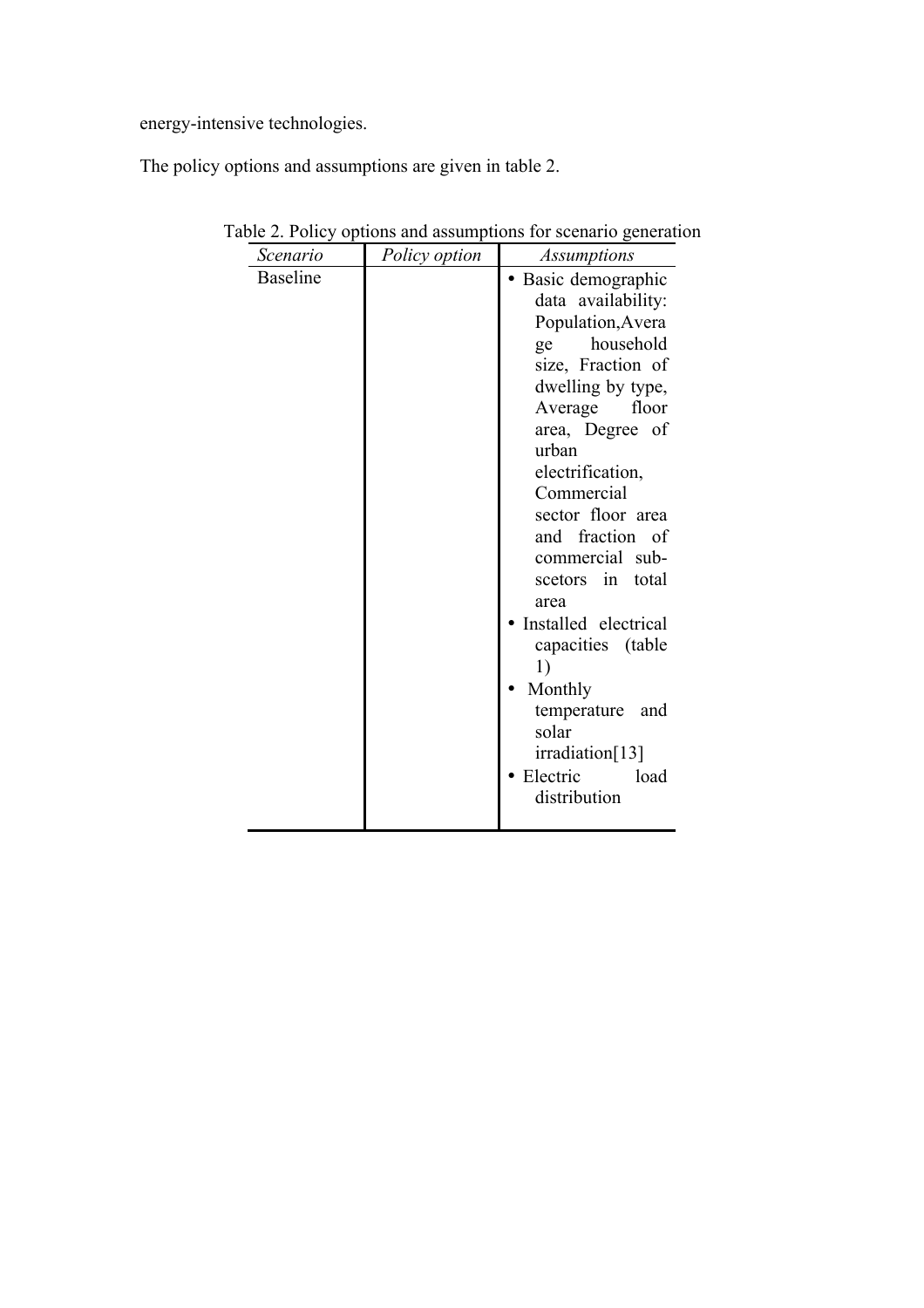| Alternative<br>Energy<br>usage        | 1) Introducing<br>5MW solar PV<br>2)<br>Increasing<br>installed<br>the<br>capacity<br>of<br>hydro up<br>to<br>100 MW    | $\bullet$ NDPC<br>Photovoltaic<br>Plant, Delhi [14]<br>• 300<br><b>MWh</b><br>Hydropower<br>Lakhwad project<br>$\lceil 15 \rceil$                                                                          |
|---------------------------------------|-------------------------------------------------------------------------------------------------------------------------|------------------------------------------------------------------------------------------------------------------------------------------------------------------------------------------------------------|
|                                       | 3)<br>Increasing<br>the installed<br>of<br>capacity<br>waste-<br>electricity to 46<br><b>MW</b>                         | Generating power<br>from<br>waste,<br>with three plants<br>Okhla<br>and<br>at<br>Timarpur (16<br>MW), Gazipur<br>$(10$ MW) and<br>Narela-Bawana<br>Road<br>(36)                                            |
| End-user<br>efficiency<br>improvement | 1) Replacing<br>conventional<br>water heating<br>with<br>system<br>solar collector                                      | MW)[16]<br>• Global<br>Solar<br>Thermal<br>Energy<br>Council.<br>The<br>cabinet's decision<br>no.1309 [17]                                                                                                 |
|                                       | 2) Replacing<br>regular lighting<br>system<br>with<br>Compact<br>Fluorescent<br>Lighting<br>ın<br>residential<br>sector | • For 3 million Delhi<br>households<br>to<br>save nearly 1200<br><b>MW</b><br>of<br>power[ $18$ ]                                                                                                          |
|                                       | 3)<br>Improving<br><b>COP</b><br>of<br>air<br>conditioning to<br>2.7                                                    | At present, for air<br>conditioners, co-<br>efficient<br>performance<br>(COP) has to be<br>minimum $2.5$ to<br>qualify for 1-Star<br>rating, which will<br>be raised to 2.7<br>by January 2014<br>$[19]$ . |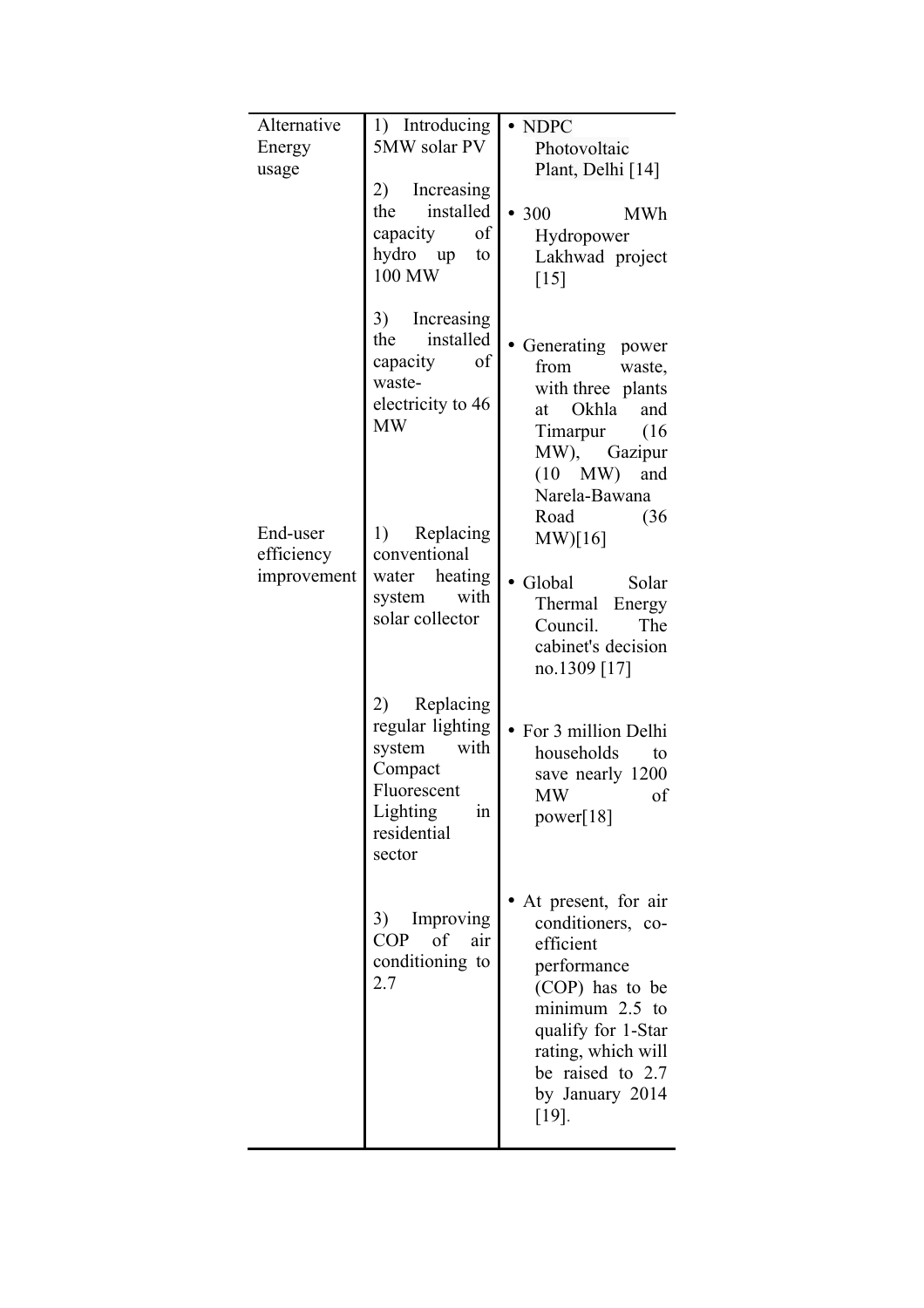# **Results**

Figure 4 shows the estimated load profile for the domestic sector of the city of Delhi. It seems that the ACs are the major contributor to the peak load in summer and lighting can be considered the second main contributor. In winters, space heating and water heaters have significant contribution to the peak load.



Fig. 4. Estimated electrical load profile for the baseline scenario in the domestic sector

In the above figure, the load curve analysis is based on the estimation of CDD (Cooling-Degree-Day) and HDD (Heating-Degree-Day) in different seasons and simulation of energy consumption in domestic end-users. The electricity supply is estimated on the basis of the maximum power made available from existing capacity (table 1) and the technical restrictions on power supply (Figure 2). The seasonal load profile is a typical bell-shaped curve showing peak variations in summer months. The average gap between electricity demand and availability is estimated about 6.5 percent.

Figure 5 shows that how the annual electricity supply and demand can be matched through implementing the policy interventions which have been indicated in table 2.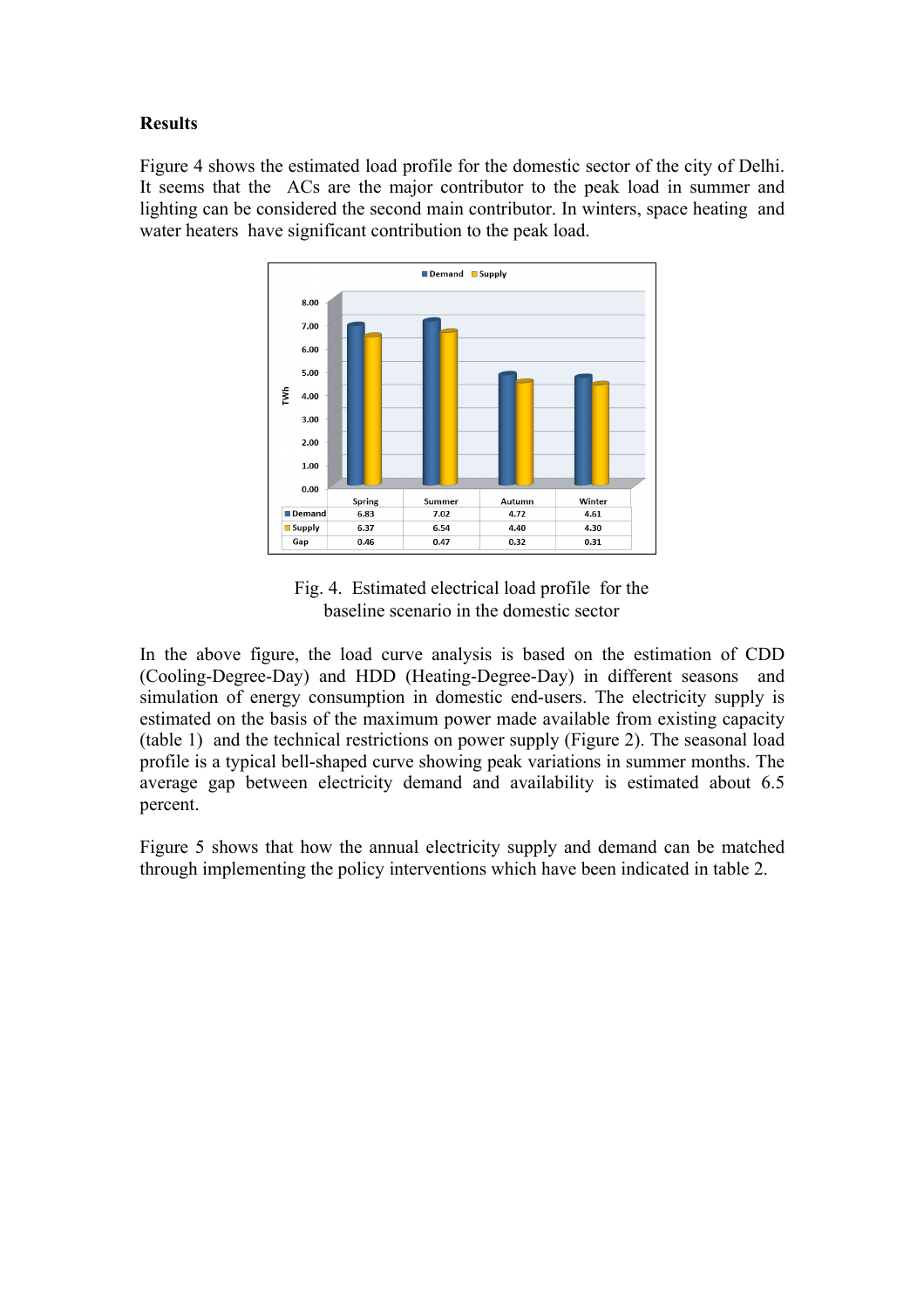

Fig. 5. Matching electricity supply/demand load by the implementation of policy interventions over the year 2012

The end-user efficiency improvement has a lead role to play through the improvement of the lighting and the coefficient of performance of space conditioning in the residential and commercial sectors. Lighting improvement can be possible when the customers shift from using incandescent lamps to CFL's, savings accrue to them by way of reduced consumption due to the lower wattage rating of CFL. Commonly used appliances for space conditioning during summer in the residential sector are aircoolers and AC. There are more air-coolers with low COP  $(< 2)$  in lower income groups of the city of Delhi, which can be replaced with high COP air conditioners (> 2.5).

Small Hydropower is playing an important role in Delhi competitive power supply sector. It can provide sustainable energy services, based on the use of routinely available, indigenous resources and provide better solutions to longstanding energy problems being faced by the city's power supply system.

Solid waste management remains one of the most neglected sectors in Delhi. On an average, 80% of the municipal solid waste generated is collected and about 90% of the collected solid waste is disposed in landfills, and the remainder is composted. The total amount of municipal solid waste is estimated about 5500 tonnes per day contributing to about 80% of the total CH4 emission [20]. The implementation of technology like incinerator facilitates the electricity production on the supply side and reduces the emission of GHG and other air pollutions in this city.

Table 2 shows calculated co-benefits potential of the implementation of policy intervention scenarios that had been considered in this survey. The results demonstrate that, emissions mitigation accounted for 328 kt/yr of GHG emission by promoting the city's energy performance in both electricity supply system and enduser level.

Table 2. Potential reduction of GHG and Air pollutions (kt/yr)

|      | <i>Baseline</i> | After<br>Intervention | Difference |
|------|-----------------|-----------------------|------------|
| GHG- | 22819           | 22491                 | -328       |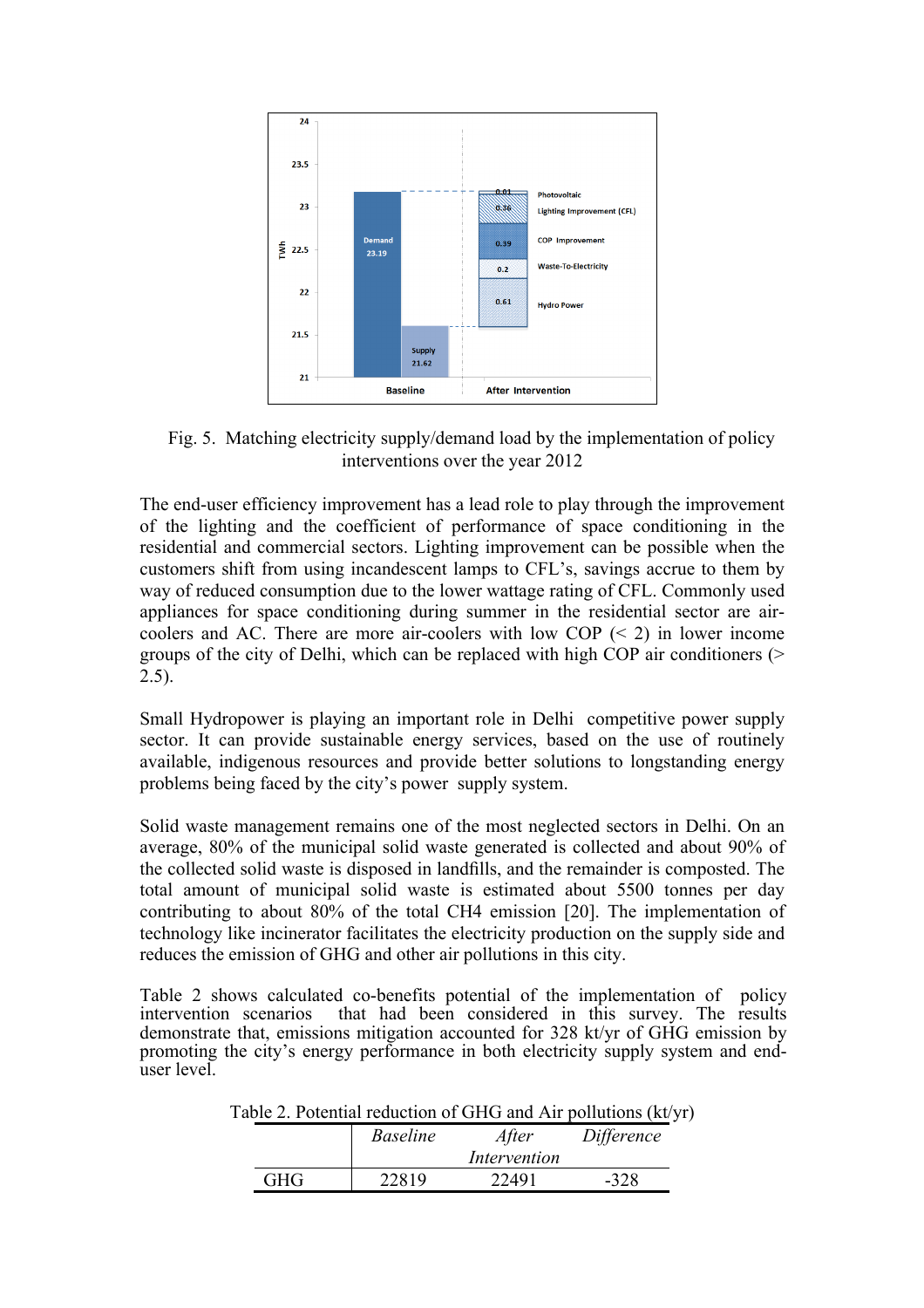| CO              | 48.10  | 47.31  | $-0.79$ |
|-----------------|--------|--------|---------|
| <b>NMHC</b>     | 2.17   | 2.16   | $-0.01$ |
| NOx             | 77.80  | 77.18  | $-0.62$ |
| SO <sub>2</sub> | 205.50 | 202.68 | $-2.82$ |
| <b>PM10</b>     | 9.53   | 9.43   | $-01$   |
| PM 2.5          | 2.98   | 2.93   | $-0.05$ |

Figure 6 shows the calculated MAC (Marginal Abatement Cost) based on the midterm payback period through considering the following definition:

 $\frac{Total\ capital\ investment\ -\ Present\ value\ of\ the\ project}{Countative\ GHG\ saving\ over\ life\ of\ the\ project}$  $MAC\left(\frac{\$}{tCO2}\right) =$ 

The project total capital investment is estimated about 1500 million USD. It is notable that, the cost values derived in this survey are based on the theoretical ideas which provide indicative potential values that may differ from the actual field measurement value due to the number of factors which influence the capital and operational costs of different electricity generation technologies.

It can further be observed from figure(6) that improving energy efficiency at the enduser levels originates a rapid and cost-effective decrease in emissions. The cheapest option to manage the electrical load and reduce emissions in the domestic sector is the lighting improvement.



Fig. 6. Midterm Marginal Cost Abatement curve for policy intervention scenarios (based on the average electricity price about 6.5 Rs/kWh and the annual discount rate about 5.5%)

#### **Conclusion**

In this paper, a new strategy has been proposed and the associated co-benefits are simulated by the tool "GUEST" for electrical load management in the city of Delhi. It has been observed that a successful implementation of the proposed scheme can help the city of Delhi to free from load shedding. The results showed that the co-benefit policies which promote low-carbon communities have a GHG emissions reduction potential of about 328 kt/yr. The proposed intervention scenarios help in motivating

(6)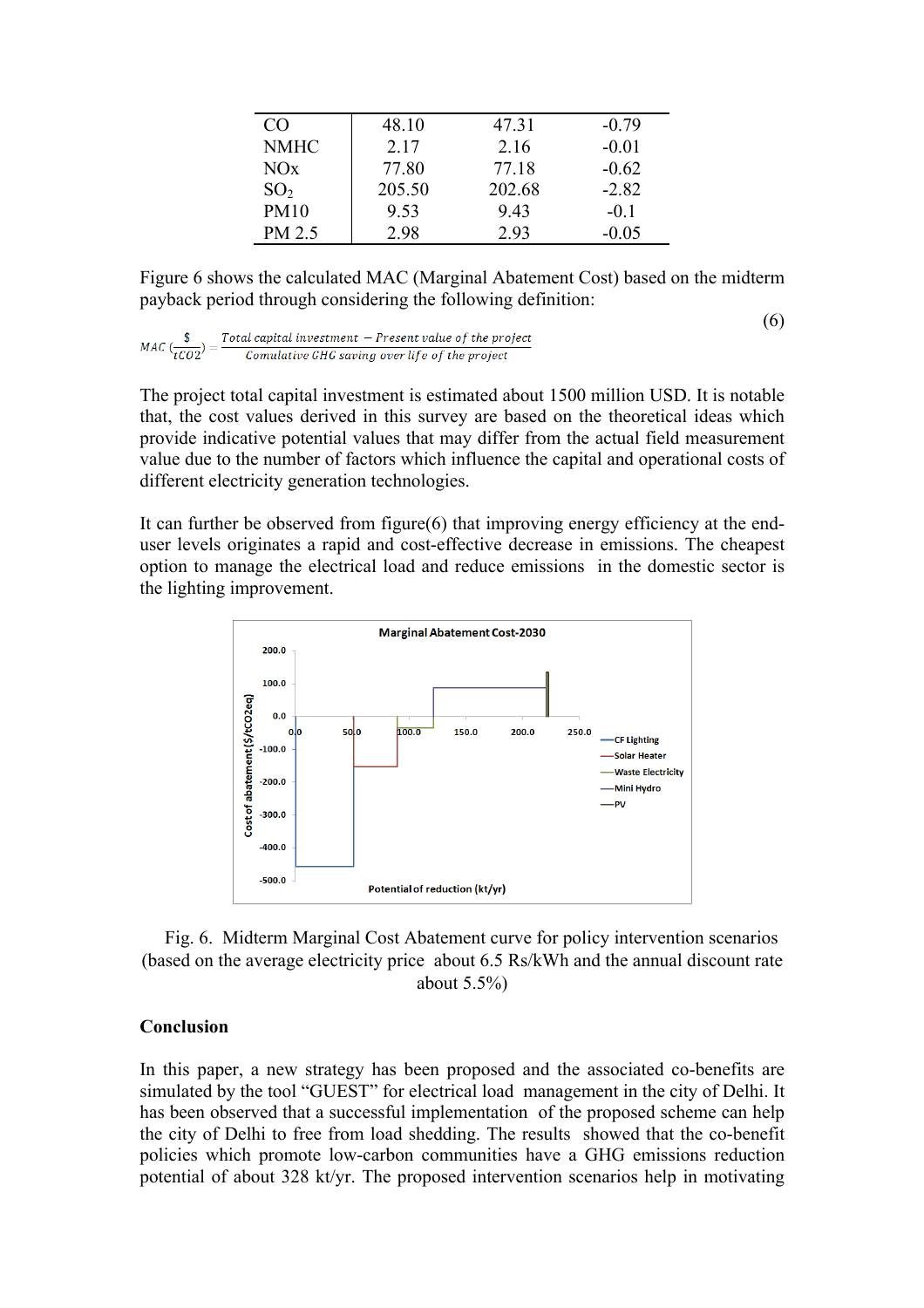both of power supply system and the connected customers to participate in system peak demand reduction. The results also reveal that about 48% of the total electricity gap (1.57 TWh/yr) can be managed by improving the lighting system, the COP of the AC's and also introducing the solar energy in the domestic sector. The city's power supply system needs to be reformed through the deployment of renewable energy sources (particularly hydropower) and also introducing the municipal waste to electricity generation system.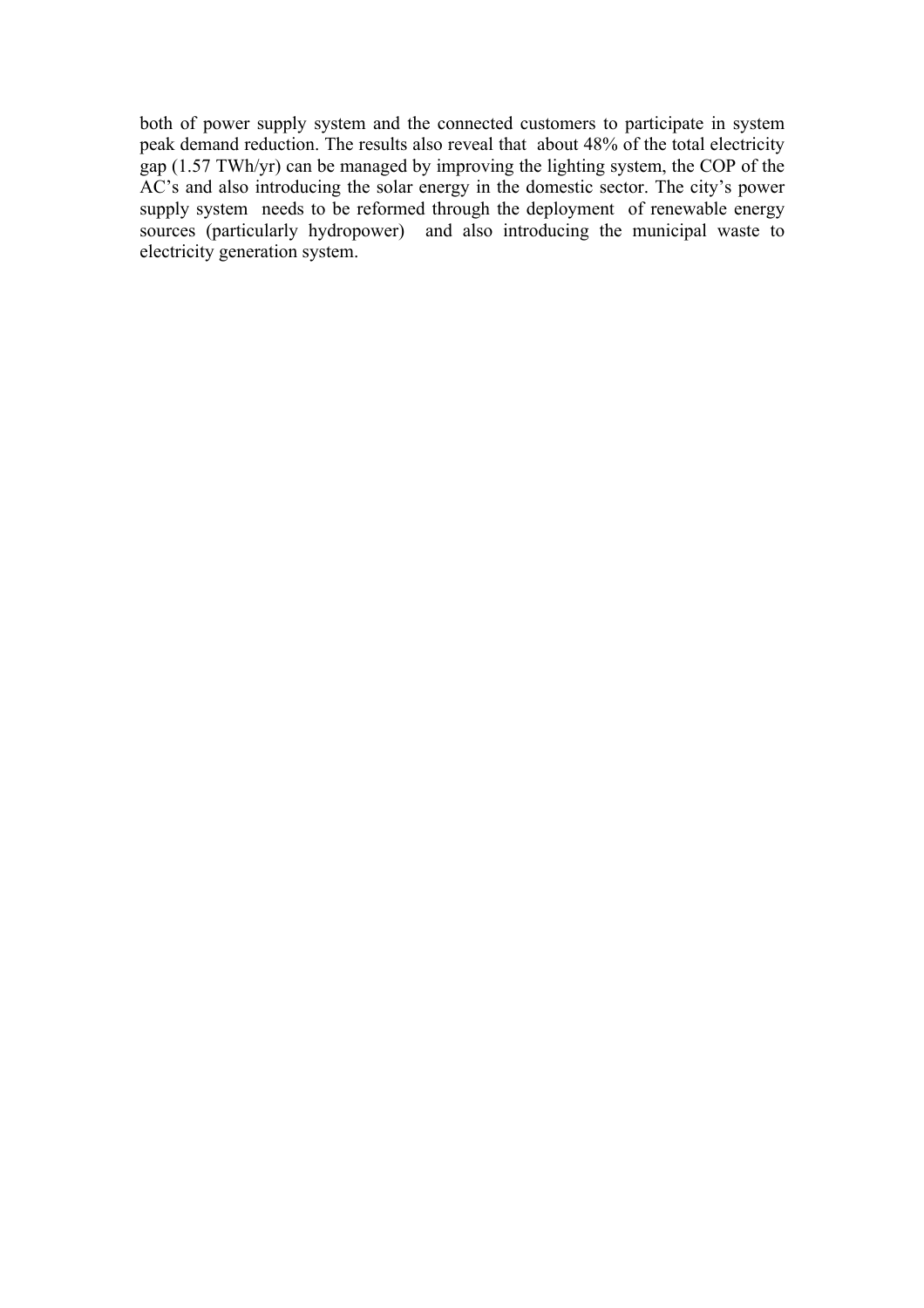# **References**

[1] Business Plan submitted to DERC for Multi Year Tariff (MYT) 2008-11 Published by the Delhi Transco Limited

[2] Energy statistics 2013, GOVERNMENT OF INDIA

[3] Statistics Published by Delhi Transco Limited January 2010, http://www.dtl.gov.in

[4] Report on implementing time-of-day tariffs for residential consumers in Delhi, Prepared for Government of NCT of Delhi \_, Project Report No. 2006 ER 40, The Energy and Resources Institute

[5] Load Generation Balance Report 2013-14, Central Electricity Authority, Ministry of Power, Government of India, In fulfillment of CEA's obligation under section 73 (a) of Electricity Act, 2003

[6] James Keirstead, Nouri Samsatli, Nilay Shah, 2009. SYNCITY: AN INTEGRATED TOOL KIT FOR URBAN ENERGY SYSTEMS MODELLING, Fifth Urban Research Symposium, London,UK

[7] Mélanie Guittet, 2012. Management of urban energy systems, Network Industries Quarterly, vol. 14, pp 28-30

[8] QUEST - Quality management tool for Urban Energy efficient, Sustainable Transport (QUEST), http://www.quest-project.eu

[9] Ontario Power Authority (OPA) and the Canadian Urban Institute (CUI), 2012. Introduction The Municipal Energy Challenge, Tools for Advancing ICES.

[10] Delhi Statistical Handbook, 2012, Directorate of economics & statistics, government of the national capital territory of Delhi, www.des.delhi.gov.in

[11] Aneja, V.P., Agarwal, A., Roelle, P.A., Phillips, S.B., Tong, Q.,Watkins, N.,Yablonsky, R., 2001. Measurements and analysis of criteria pollutants in New Delhi, India. Environment International 27, 35–42.

[12] Anon, 2002. NSS Report No. 489: Housing Condition in India, 2002:Household Amenities and Other Characteristics. National Sample Survey Organization, Ministry of Statistics and Program Implementation, Government of India, New Delhi, India.

[13] World Weather Information Service (2013), *Information for New Delhi*, August 15, 2013

[14] NDPC Photovoltaic Plant[30] 1 2010, URL: http://www.businessstandard.com/article/companies/delhi-gets-1-mw-solar-energy-generator-110122200079\_1.html

[15] Renewable Energy Technology (2012), Delhi approves 300 MW hydropower.URL:*http://www.renewable-energy technology.net/marine-hydropowernews/delhi-approves-300-mw-hydropower-plant*

[16] URL: http://panchabuta.com/2011/04/17/delhi-govt-firm-on-26mw-waste-toenergy-plants-at-timarpur-okhla-ghazipur/

[17] Global Solar Thermal Energy Council (2009), URL*: http://solarthermalworld.org/content/delhi-solar-water-heaters-save-electricity*

[18] Government of NCT of Delhi, Department of Environment (2013)URL:*http://www.delhi.gov.in/wps/wcm/connect/environment/Environment/Ho*

*me/Climate+Change/Energy+Conservation/Compact+Fluorescent+Lamp+(CFL)+o r+Solar+Lighting*

[19] The Times of India (2012)

URL:*http://articles.timesofindia.indiatimes.com/2012-05-*

*11/bhopal/31668098\_1\_energy-efficiency-conditioners-star-ratings*